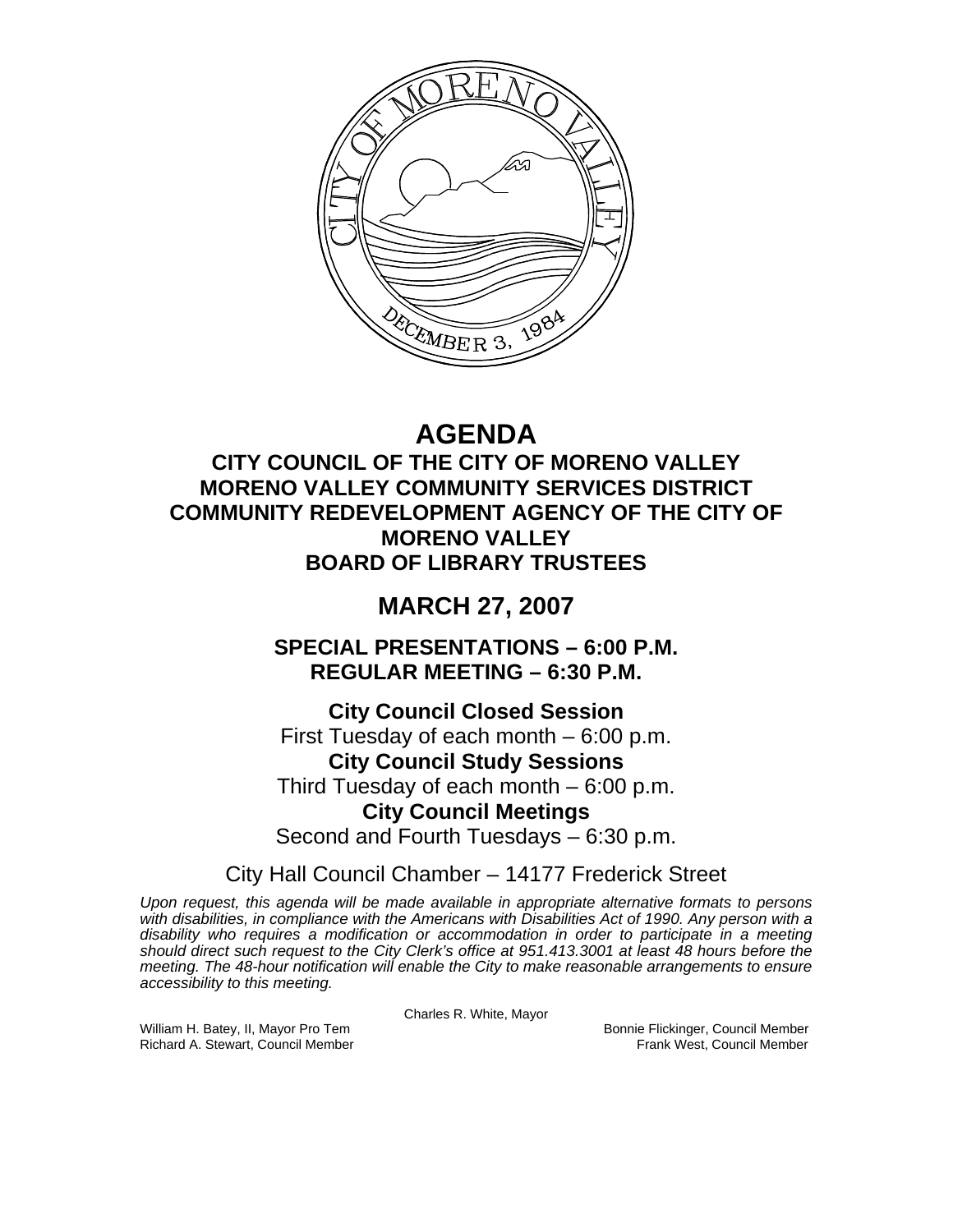#### **AGENDA CITY COUNCIL OF THE CITY OF MORENO VALLEY MARCH 27, 2007**

## **CALL TO ORDER**

## SPECIAL PRESENTATIONS – 6:00 p.m.

- 1. Proclamation Recognizing National Victims' Week
- 2. Proclamation Honoring and Recognizing Michelle Augusten-Borg for Act of Heroism
- 3. Proclamation Honoring and Recognizing Hector Jose Nava for Act of Heroism
- 4. Proclamation Honoring and Recognizing Santos Felix for Selfless Act of Public Service
- 5. Proclamation Honoring and Recognizing Moe Maccanico for Selfless Act of Public Service
- 6. Proclamation Honoring and Recognizing Oswald Tomas Diaz for Act of **Heroism**
- 7. Proclamation Honoring and Recognizing Gisella Olivios for Act of Heroism
- 8. Proclamation Honoring and Recognizing Juan Victor Zamora for Act of **Heroism**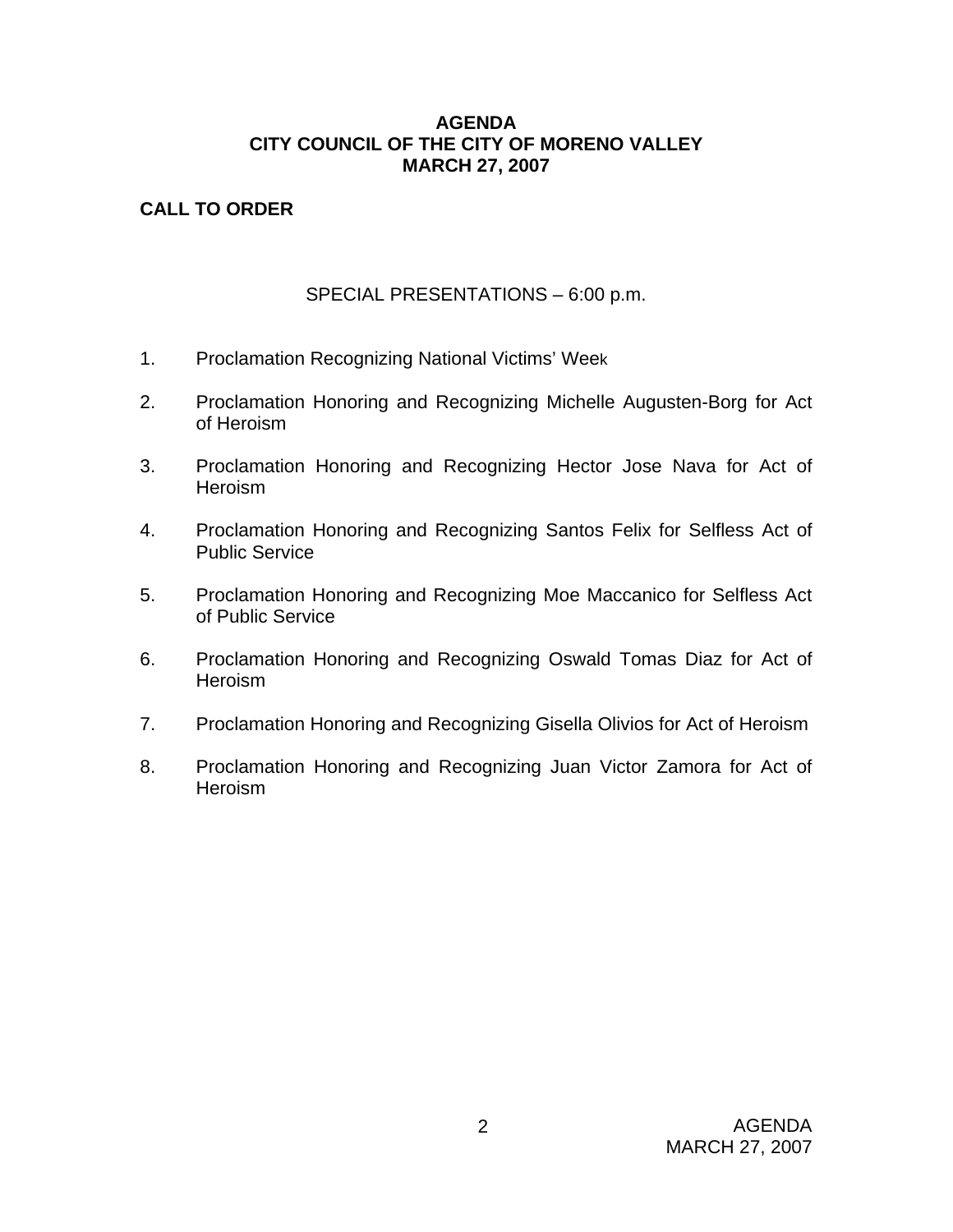#### **AGENDA JOINT MEETING OF THE CITY COUNCIL OF THE CITY OF MORENO VALLEY MORENO VALLEY COMMUNITY SERVICES DISTRICT COMMUNITY REDEVELOPMENT AGENCY OF THE CITY OF MORENO VALLEY, AND THE BOARD OF LIBRARY TRUSTEES**

#### **REGULAR MEETING - 6:30 P.M. MARCH 27, 2007**

**CALL TO ORDER** (Joint Meeting of the City Council, Community Services District, Community Redevelopment Agency, and the Board of Library Trustees actions taken at the Joint Meeting are those of the Agency indicated on each Agenda item)

#### **PLEDGE OF ALLEGIANCE**

**INVOCATION** – Pastor Steve Overton, Christian Chapel Foursquare Church

#### **ROLL CALL**

#### **INTRODUCTIONS**

PUBLIC COMMENTS **ON MATTERS ON THE AGENDA** WILL BE TAKEN UP AS THE ITEM IS CALLED FOR BUSINESS, BETWEEN STAFF'S REPORT AND CITY COUNCIL DELIBERATION (SPEAKER SLIPS MAY BE TURNED IN UNTIL THE ITEM IS CALLED FOR BUSINESS.)

PUBLIC COMMENTS **ON MATTERS NOT ON THE AGENDA** UNDER THE JURISDICTION OF THE CITY COUNCIL WILL BE HEARD PRIOR TO CITY COUNCIL REPORTS AND CLOSING COMMENTS. IN THE EVENT THAT THE AGENDA ITEM FOR SUCH PUBLIC COMMENTS HAS NOT BEEN CALLED BY 9:00 P.M., IT SHALL BE CALLED AS THE NEXT ITEM OF BUSINESS FOLLOWING THE CONCLUSION OF ANY ITEM BEING HEARD AT 9:00 P.M. Those wishing to speak should submit a BLUE speaker slip to the Bailiff. There is a three-minute limit per person. All remarks and questions shall be addressed to the presiding officer or to the City Council and not to any individual Council member, staff member or other person.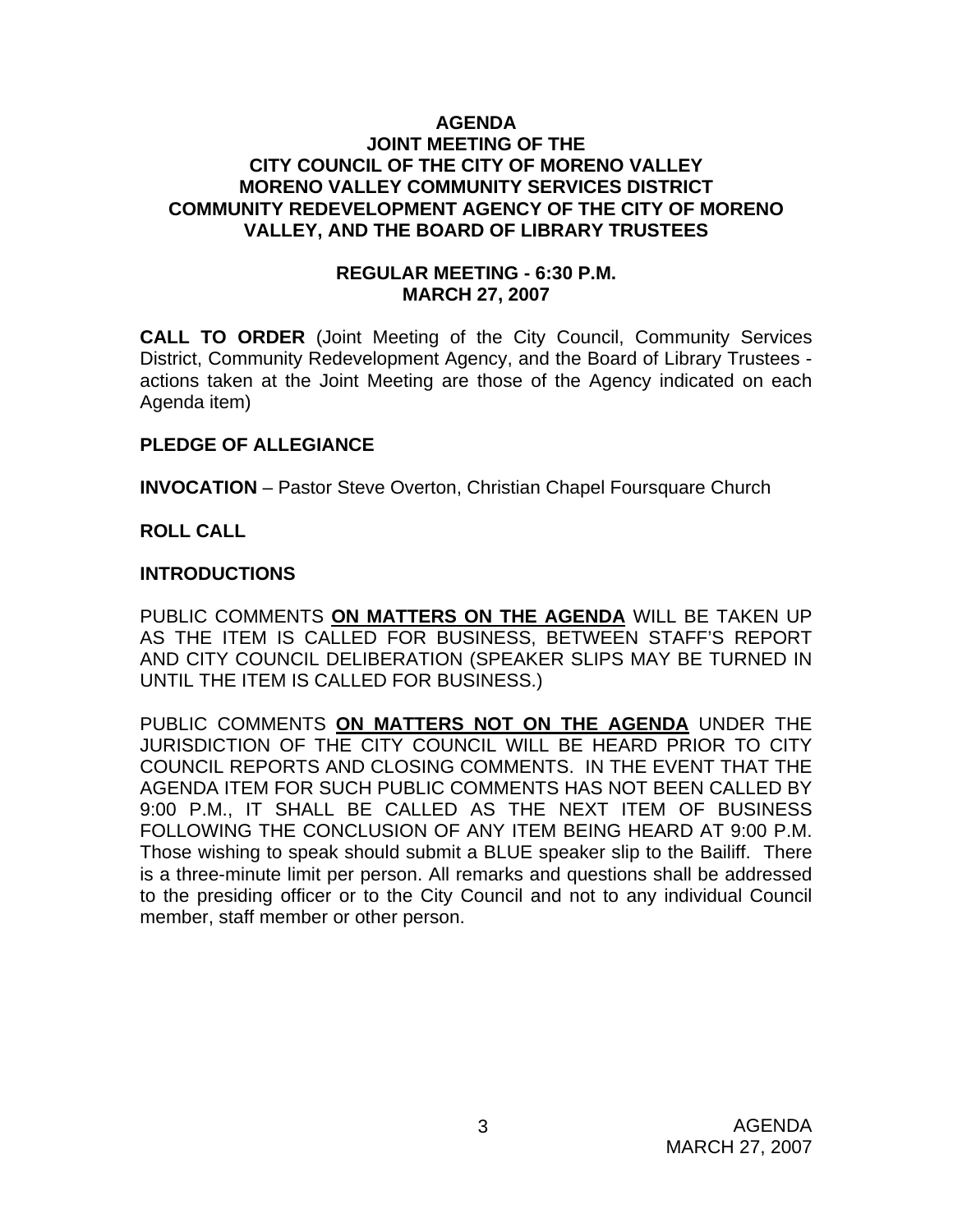#### **JOINT CONSENT CALENDARS (SECTIONS A-D)**

All items listed under the Consent Calendars, Sections A, B, C, and D are considered to be routine and non-controversial, and may be enacted by one motion unless a member of the Council, Community Services District, Redevelopment Agency or the Board of Library Trustees requests that an item be removed for separate action. The motion to adopt the Consent Calendars is deemed to be a separate motion by each Agency and shall be so recorded by the City Clerk. Items withdrawn for report/discussion will be heard after public hearing items.

#### **A. CONSENT CALENDAR** - **CITY COUNCIL**

- A1. ORDINANCES FIRST READING BY TITLE ONLY Recommendation: Waive reading of all Ordinance Introductions and read by title only.
- A2. CITY COUNCIL REPORTS ON REIMBURSABLE ACTIVITIES (Report of: City Clerk's Department) Recommendation: Receive and file.
- A3. 2007 LEGISLATIVE UPDATE (Report of: Assistant to the City Manager) Recommendation: That the City Council receive and file the report.
- A4. REVIEW AND CONTINUE THE EMERGENCY ACTION REGARDING THE DESIGN AND CONSTRUCTION OF THE MORENO VALLEY UTILITIES (MVU) 115 KILOVOLT (KV) SUBSTATION AND SWITCHYARD FACILITY (Report of: Public Works Department) Recommendation: Review and continue the Emergency Action taken by the Council during the September 26, 2006 Council Meeting under Resolution 2006-113 Making Findings of an

Emergency and Authorizing the Execution of the Design-Build Agreement for the Moreno Valley Utilities Substation and Switchyard Project between the City of Moreno Valley, as Owner, and ABB, Inc., a Delaware Corporation, as Design-Builder in accordance with Public Contract Code Sections 20168, 22050, and Government Code Section 5956.

A5. REQUEST REJECTION OF ALL BIDS FOR ON-CALL SPEED HUMP INSTALLATION AND ASSOCIATED STRIPING (CITY-WIDE) - PROJECT NO. 07-1258284 (Report of: Public Works Department) Recommendation: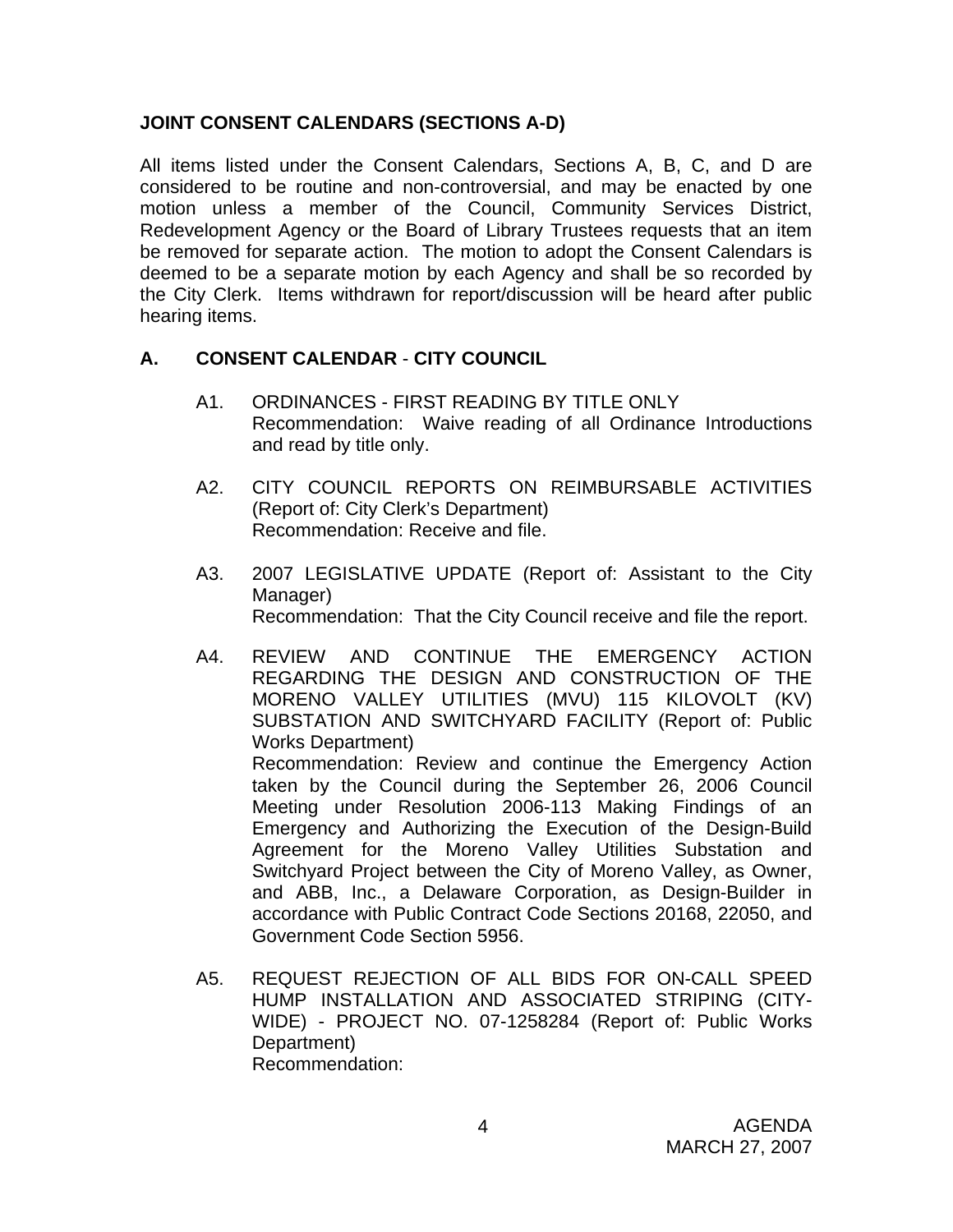- 1. Reject all bids opened on January 10, 2007 for the On-Call Speed Hump Installation and Associated Striping (City-wide) – Project No. 07-1258284; and
- 2. Instruct the Capital Improvement Projects Division (CIP) to readvertise immediately.
- A6. TRACT 29038 REDUCE FAITHFUL PERFORMANCE BOND AND ADOPT THE RESOLUTION AUTHORIZING ACCEPTANCE OF THE PUBLIC IMPROVEMENTS AS COMPLETE AND ACCEPTING AMY COURT, COURTNEY DRIVE, CENTURY STREET, BRONSON COURT, RUNSEY COURT, AND THOSE PORTIONS OF KRAMERIA AVENUE, SADDLEBROOK LANE, AND LURIN AVENUE ASSOCIATED WITH THE PROJECT INTO THE CITY'S MAINTAINED STREET SYSTEM, DEVELOPER – WL HOMES, LLC, CORONA, CA. (Report of: Public Works Department) Recommendation:
	- 1. Adopt Resolution No. 2007-29 authorizing the acceptance of the public improvements for Tract 29038 as complete and accepting Amy Court, Courtney Drive, Century Street, Bronson Court, Runsey Court, and those portions of Krameria Avenue, Saddlebrook Lane, and Lurin Avenue associated with the project into the City's maintained street system; and

#### Resolution No. 2007-29

A Resolution of the City Council of the City of Moreno Valley, California, Authorizing the Acceptance of the Public Improvements as Complete within Tract 29038, and Accepting Amy Court, Courtney Drive, Century Street, Bronson Court, Runsey Court, and those Portions of Krameria Avenue, Saddlebrook Lane, and Lurin Avenue Associated with the Project into the City's Maintained Street System

2. Authorize the City Engineer to execute the 90% reduction to the Faithful Performance Bond, exonerate the Material and Labor Bond in 90 days if there are no stop notices or liens on file with the City Clerk, and exonerate the final 10% of the Faithful Performance Bond in one year when all clearances are received.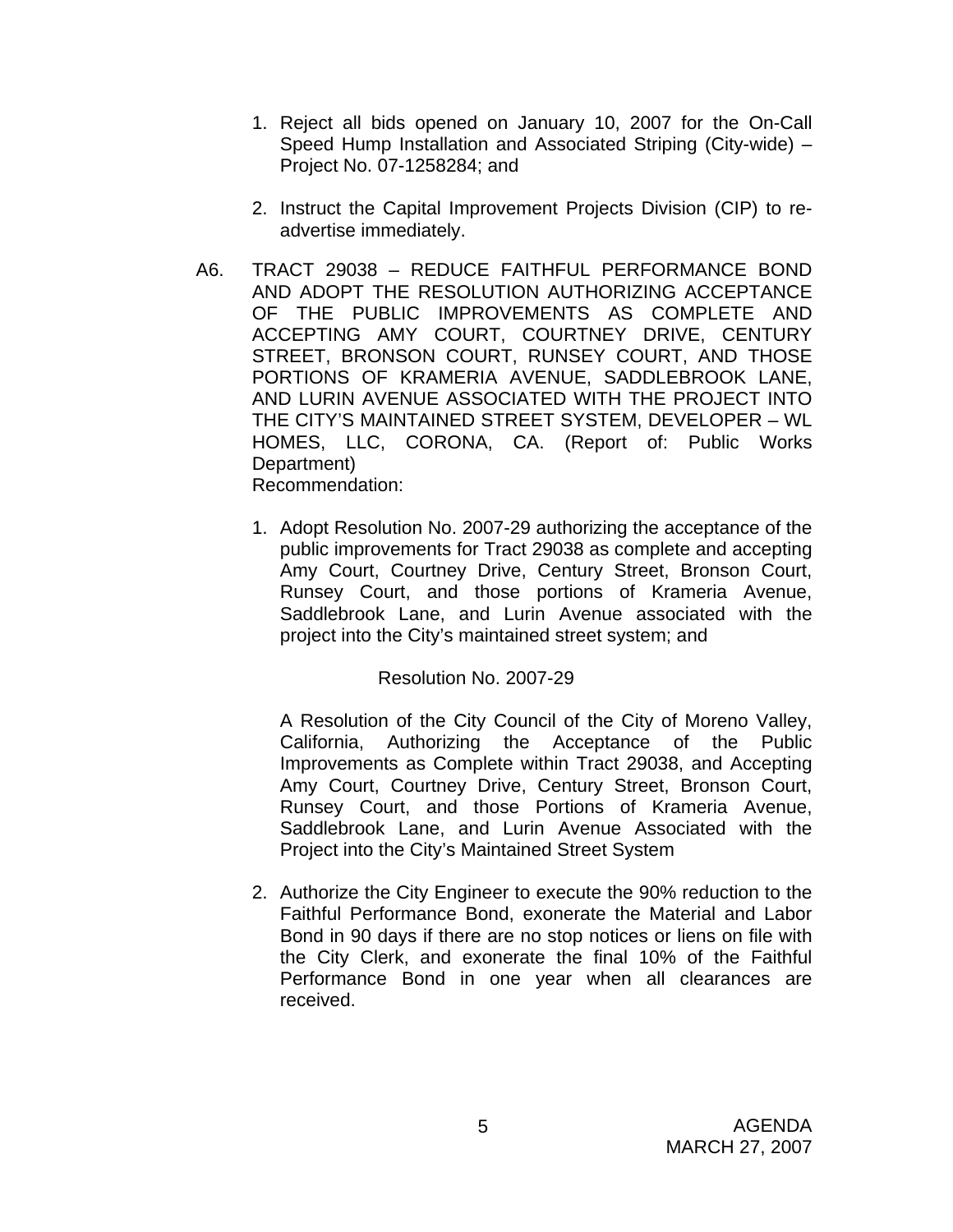- A7. TRACT 31050 REDUCE FAITHFUL PERFORMANCE BOND AND ADOPT THE RESOLUTION AUTHORIZING ACCEPTANCE OF THE PUBLIC IMPROVEMENTS AS COMPLETE AND ACCEPTING ASPEN GLEN AVENUE, MAROON CREEK COURT, MACKENZIE COURT, AND THOSE PORTIONS OF LURIN AVENUE, SADDLEBROOK LANE, PLUMERIA LANE, AND CENTURY STREET ASSOCIATED WITH THE PROJECT INTO THE CITY'S MAINTAINED STREET SYSTEM, DEVELOPER – WL HOMES LLC DBA JOHN LAING HOMES, CORONA, CA. (Report of: Public Works Department) Recommendation:
	- 1. Adopt Resolution No. 2007-30 authorizing the acceptance of the public improvements for Tract 31050 as complete and accepting Aspen Glen Avenue, Maroon Creek Court, Mackenzie Court, and those portions of Lurin Avenue, Saddlebrook Lane, Plumeria Lane, and Century Street associated with the project into the City's maintained street system; and

#### Resolution No. 2007-30

A Resolution of the City Council of the City of Moreno Valley, California, Authorizing the Acceptance of the Public Improvements as Complete within Tract 31050 and Accepting Aspen Glen Avenue, Maroon Creek Court, Mackenzie Court, and those Portions of Lurin Avenue, Saddlebrook Lane, Plumeria Lane, and Century Street Associated with the Project into the City's Maintained Street System

- 2. Authorize the City Engineer to execute the 90% reduction to the Faithful Performance Bond, exonerate the Material and Labor Bond in 90 days if there are no stop notices or liens on file with the City Clerk, and exonerate the final 10% of the Faithful Performance Bond in one year when all clearances are received.
- A8. TRACTS 31268 & 31269 OFFSITE SEWER REDUCE FAITHFUL PERFORMANCE BOND AND ADOPT THE RESOLUTION AUTHORIZING ACCEPTANCE OF THE PUBLIC IMPROVEMENTS AS COMPLETE, DEVELOPER – RICHMOND AMERICAN HOMES OF CALIFORNIA, INC., CORONA, CA. (Report of: Public Works Department) Recommendation:
	- 1. Adopt Resolution No. 2007-31 authorizing the acceptance of the public improvements for Tracts 31268 and 31269 Offsite Sewer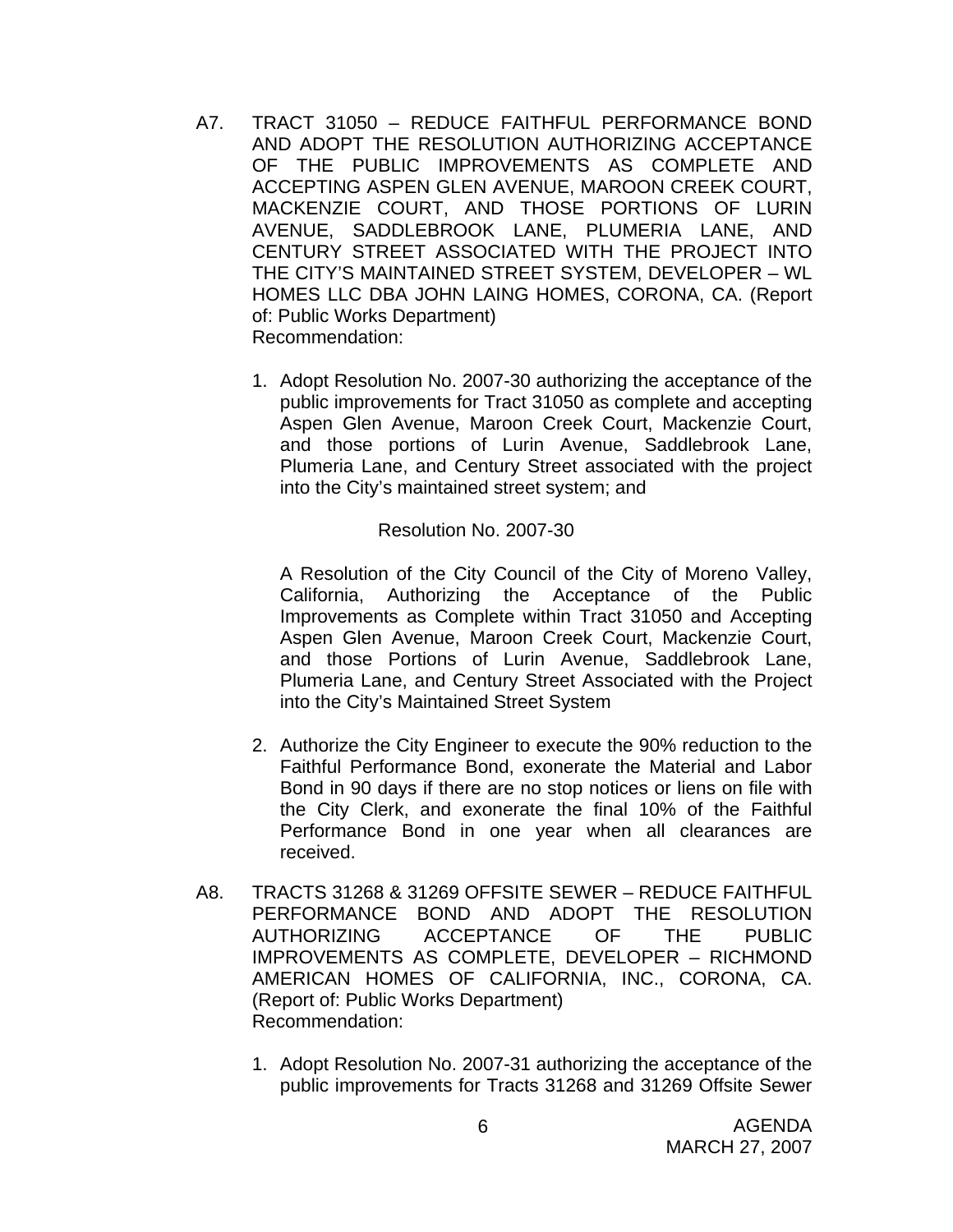as complete; and

#### Resolution No. 2007-31

A Resolution of the City Council of the City of Moreno Valley, California, Authorizing the Acceptance of the Public Improvements as Complete within Tracts 31268 & 31269 Offsite Sewer

- 2. Authorize the City Engineer to execute the 90% reduction to the Faithful Performance Bond, exonerate the Material and Labor Bond in 90 days if there are no stop notices or liens on file with the City Clerk, and exonerate the final 10% of the Faithful Performance Bond in one year when all clearances are received.
- A9. TRACT 32146 CONDOMINIUM PROJECT AMENDMENT TO AGREEMENT FOR PUBLIC IMPROVEMENTS (TIME EXTENSION), WEST SIDE OF LASSELLE STREET, NORTH OF IRIS AVENUE, SUBDIVIDER – K. HOVNANIAN FORECAST HOMES, INC., ONTARIO, CA 91761 (Report of: Public Works Department) Recommendation:
	- 1. Authorize the Mayor to execute the Amendment to Agreement for Public Improvements for Tract 32146:
	- 2. Instruct the City Clerk to forward the completed Amendment to Agreement for Public Improvements to the County Recorder's Office for recordation; and
	- 3. Authorize the City Engineer to execute any future time extension amendments to the agreement, subject to City Attorney approval, if the required public improvements are not completed within said timeframe.
- A10. NOTICE OF COMPLETION AND ACCEPTANCE OF PUBLIC SAFETY BUILDING FIRE SPRINKLER PROJECT - PROJECT NO. 06-75475414 (Report of: Public Works Department) Recommendation:
	- 1. Ratify Contract Change Order No. 1 (Final) for the Public Safety Building Fire Sprinkler Project (Project No. 06- 75475414);
	- 2. Accept the work as complete for the Public Safety Building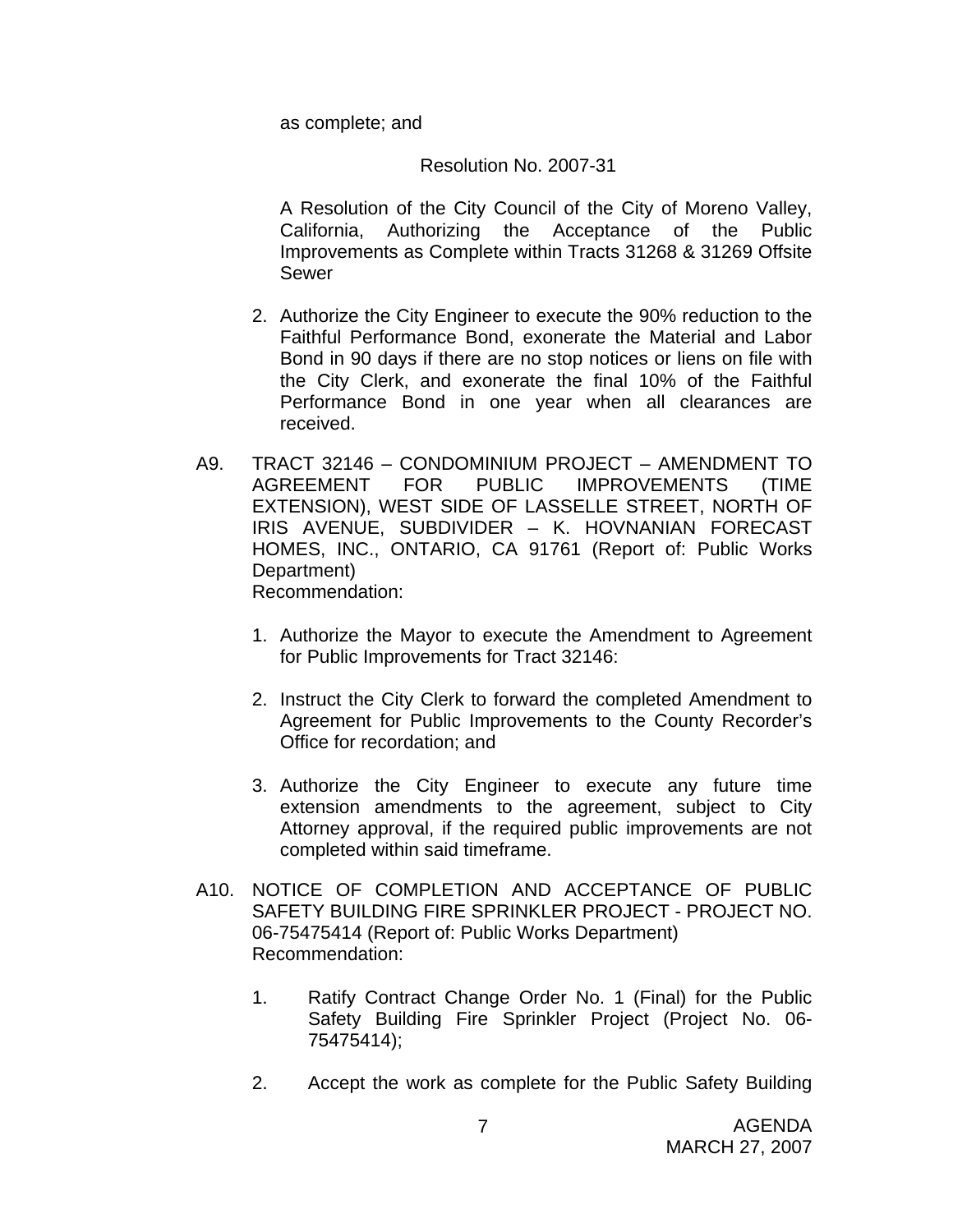Fire Sprinkler Project constructed by Poss & Sons Pipeline, 16191 Lake Mathews Drive, Perris, CA 92570;

- 3. Direct the City Clerk to record the Notice of Completion within ten (10) calendar days at the office of the County Recorder of Riverside County, as required by Section 3093 of the California Civil Code; and
- 4. Authorize the Director of Finance to release the retention to Poss & Sons Pipeline thirty-five (35) calendar days after the date of recordation of the Notice of Completion, if no claims are filed against the project.
- A11. RESOLUTION APPROVING THE INSTALLATION OF THE EMERGENCY VEHICLE PREEMPTION SYSTEM FOR ALL FUTURE TRAFFIC SIGNALS (Report of: Public Works Department) Recommendation: Adopt Resolution No. 2007-32, requiring the installation of the Emergency Vehicle Preemption System for all future traffic signals.

#### Resolution No. 2007-32

A Resolution of the City Council of the City of Moreno Valley, California, Approving the Installation of the Emergency Vehicle Preemption System for all Future Signalized Intersections in the **City** 

- A12. MINUTES REGULAR MEETING OF MARCH 13, 2007 (Report of: City Clerk's Department Recommendation: Approve as submitted.
- A13. MORENO VALLEY UTILITIES' RATE ADJUSTMENTS AND RULES MODIFICATIONS (Report of: Public Works Department) Recommendation: Approve Resolution 2007-33 amending the Electric Rates and Electric Service Rules, Fees, and Charges for Moreno Valley Utilities.

#### Resolution No. 2007-33

A Resolution of the City Council of the City of Moreno Valley, California, to Amend the Electric Rates, and Electric Service Rules, Fees, and Charges for Moreno Valley Utilities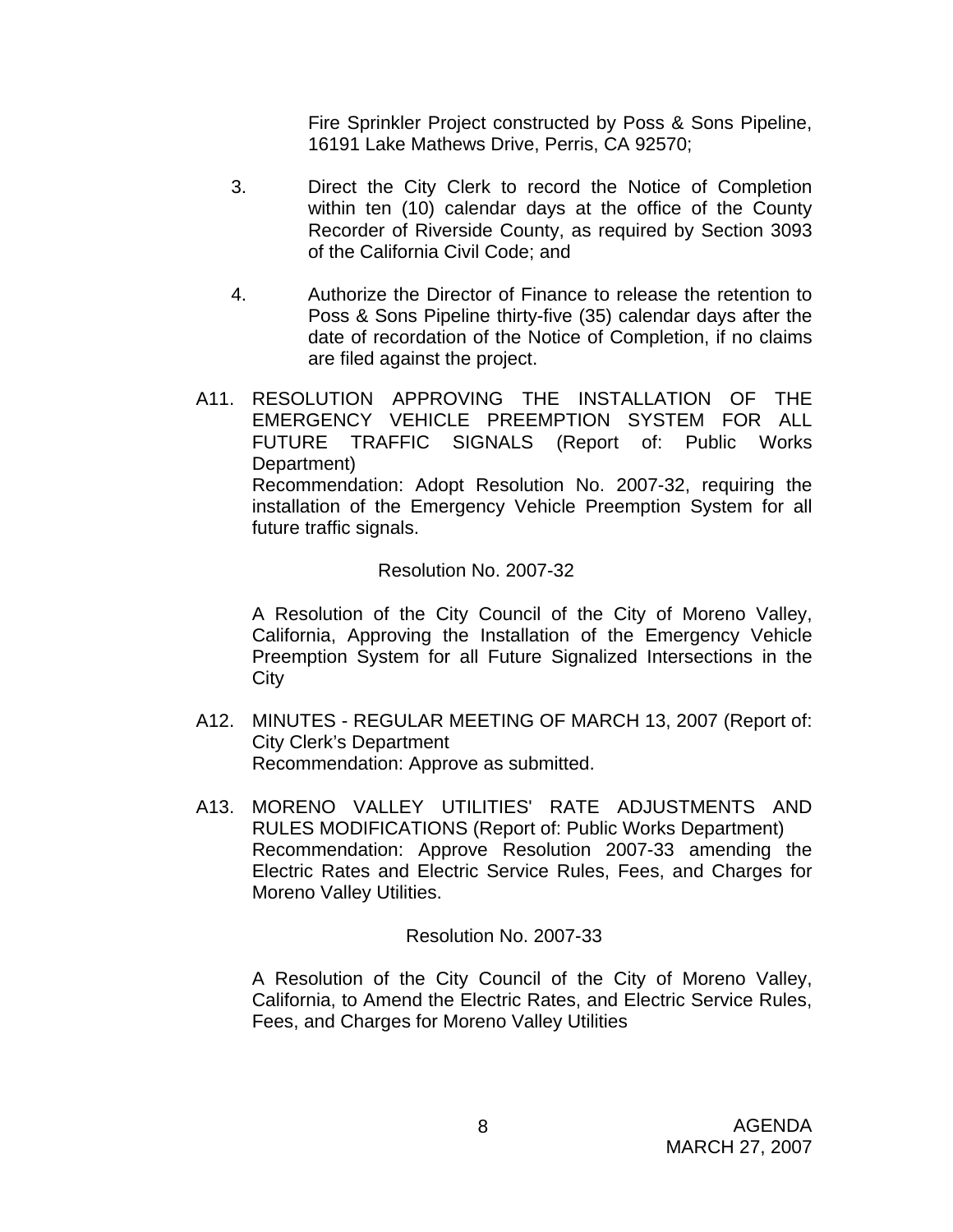A14. ORDINANCE NO. 740 - AN ORDINANCE OF THE CITY COUNCIL OF THE CITY OF MORENO VALLEY, CALIFORNIA, AMENDING TITLE 11 OF THE CITY OF MORENO VALLEY MUNICIPAL CODE, BY ADDING A NEW CHAPTER 11.80 RELATING TO NOISE REGULATION (RECEIVED FIRST READING AND INTRODUCTION ON MARCH 13, 2007 ON A 5-0 VOTE) (Report of: City Attorney's Office)

Recommendation: Adopt Ordinance No. 740.

#### Ordinance No. 740

An Ordinance of the City Council of the City of Moreno Valley, California, Amending Title 11 of the City of Moreno Valley Municipal Code, by Adding a New Chapter 11.80 Relating to Noise **Regulation** 

- A15. PURCHASE ORDER APPROVAL FOR PROFESSIONAL CONSULTANT SERVICES (Report of: Public Works Department) Recommendation: Authorize the issuance of a purchase order to Municipal Engineering Resources (MER) in the amount of \$23,000 for final payment of services rendered through March 1, 2007.
- A16. AGREEMENT FOR THE AUTOMATED PHOTO RED LIGHT ENFORCEMENT PILOT PROGRAM (Report of: Public Works Department) Recommendation: Authorize the City Manager to enter into an Agreement for the Automated Photo Red Light Enforcement Pilot Program with Redflex Traffic System, Inc, contingent upon final approval of the contract language by the City Manager and City Attorney.

#### **B. CONSENT CALENDAR** - **COMMUNITY SERVICES DISTRICT**

- B1. ORDINANCES FIRST READING BY TITLE ONLY Recommendation: Waive reading of all Ordinance Introductions and read by title only.
- B2. EXTENSION OF CONTRACT PROJECT NO. E-2/05 MAINTENANCE OF EXTENSIVE LANDSCAPING AND IRRIGATION – HIDDEN SPRINGS (Report of: Public Works Department) Recommendation:
	- 1. Approve the Amendment to the Contract Agreement for MVCSD Project E-2/05 to extend the term of the contract for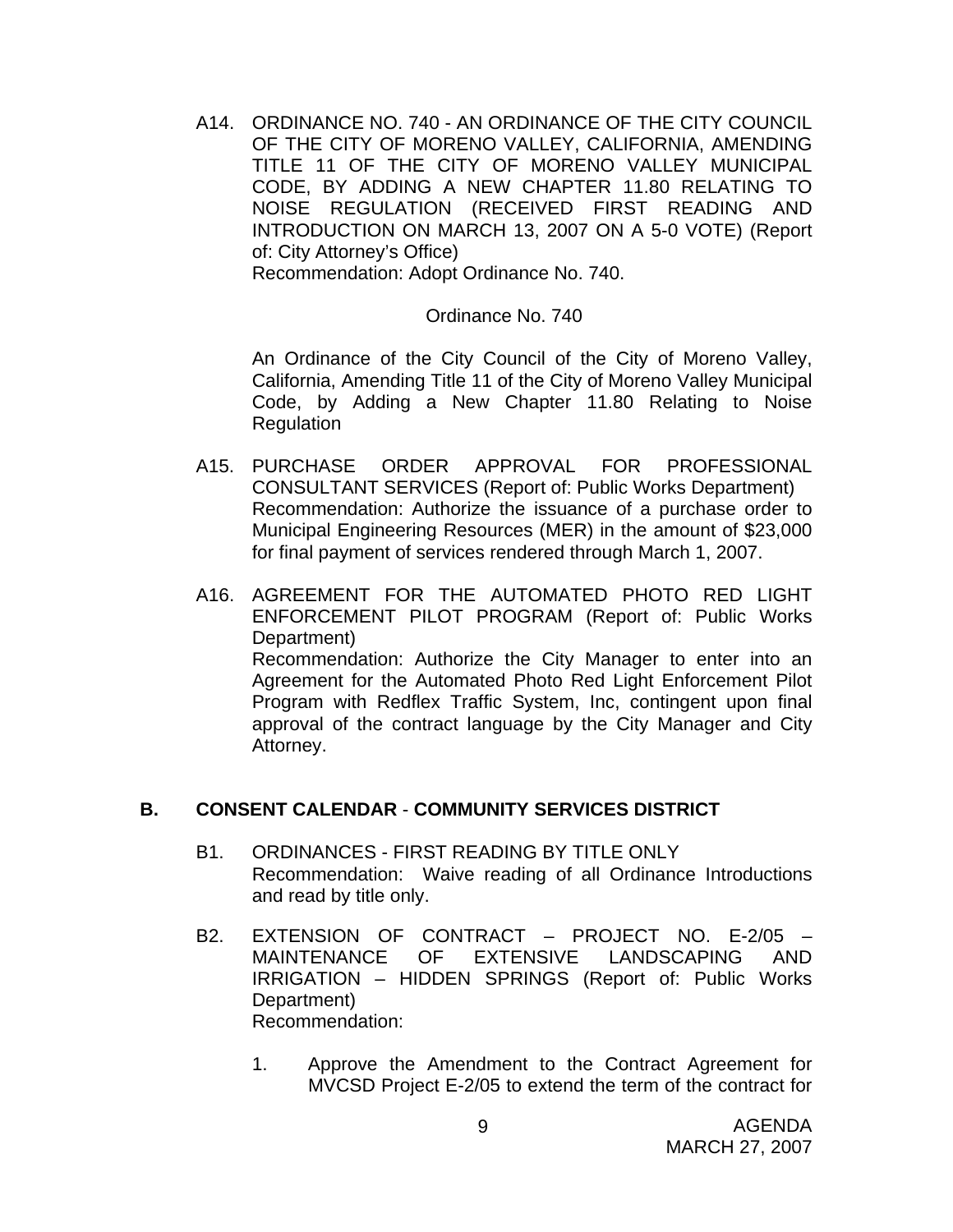an additional one-year period,

- 2. Authorize the President of the MVCSD Board to execute said Amendment with Tropical Plaza Nursery, Inc. of Villa Park, California, and;
- 3. Authorize the Purchasing Manager, at the start of Fiscal Year 2007/08, to issue open purchase orders to Tropical Plaza Nursery, Inc. in the amounts of:
	- a.) One Hundred Fifty-Four Thousand Eight Hundred Seventy-Five Dollars and 87/100 (\$154,875.87) for twelve months of base maintenance service; and
	- b.) Thirty Thousand Five Hundred Dollars and No/100 (\$35,000.00) for anticipated Additional Work per Section 3., paragraph d. of the amended Agreement.
- B3. MINUTES REGULAR MEETING OF MARCH 13, 2007 (Report of: City Clerk's Department Recommendation: Approve as submitted.

## **C. CONSENT CALENDAR** - **COMMUNITY REDEVELOPMENT AGENCY**

- C1. ORDINANCES FIRST READING BY TITLE ONLY Recommendation: Waive reading of all Ordinance Introductions and read by title only.
- C2. MINUTES REGULAR MEETING OF MARCH 13, 2007 (Report of: City Clerk's Department Recommendation: Approve as submitted.

## **D. CONSENT CALENDAR** - **BOARD OF LIBRARY TRUSTEES**

- D1. ORDINANCES FIRST READING BY TITLE ONLY Recommendation: Waive reading of all Ordinance Introductions and read by title only.
- D2. MINUTES REGULAR MEETING OF MARCH 13, 2007 (Report of: City Clerk's Department Recommendation: Approve as submitted.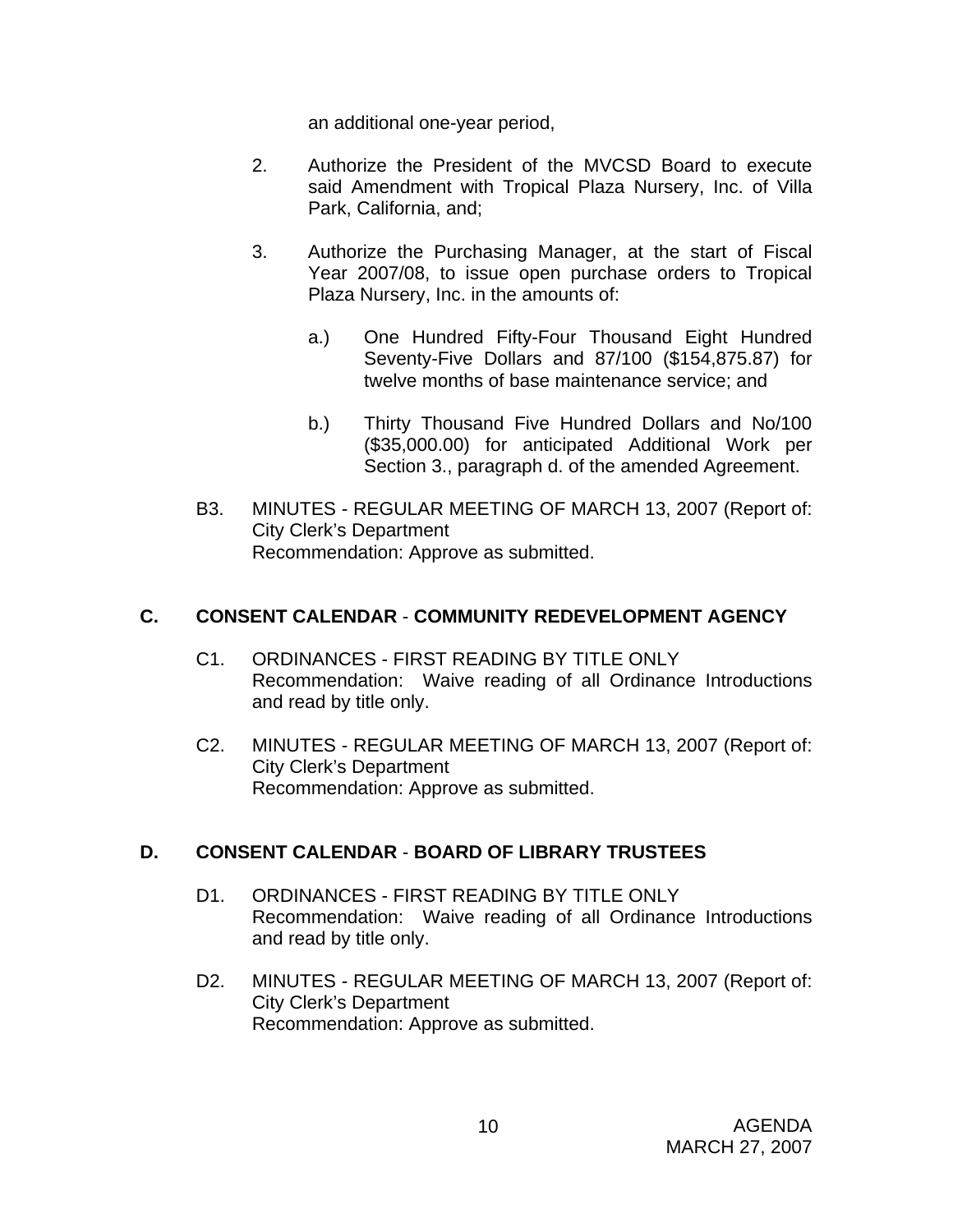#### **E. PUBLIC HEARINGS**

Questions or comments from the public on a Public Hearing matter are limited to five minutes per individual and must pertain to the subject under consideration.

 Those wishing to speak should complete and submit a GOLDENROD speaker slip to the Bailiff.

- E1. PUBLIC HEARING REGARDING MAIL BALLOT PROCEEDINGS FOR BAY AVENUE APARTMENTS - BALLOTED ITEM: NATIONAL POLLUTANT DISCHARGE ELIMINATION SYSTEM (NPDES) RESIDENTIAL RATE SCHEDULE; MORENO BEACH RETAIL CENTER - BALLOTED ITEM: NPDES COMMERCIAL/INDUSTRIAL RATE SCHEDULE; BRAVO BURGERS RESTAURANT - BALLOTED ITEMS: CSD ZONE M (COMMERCIAL, INDUSTRIAL, AND MULTIFAMILY IMPROVED MEDIAN MAINTENANCE) AND NATIONAL POLLUTANT DISCHARGE ELIMINATION SYSTEM (NPDES) ; AND OAKWOOD APARTMENTS - BALLOTED ITEM: CSD ZONE M (Report of: Public Works Department) Recommendation:
	- 1) That the Mayor and Members of the City of Moreno Valley City Council, after conducting the public hearing:
		- a) Tabulate the mail ballots for the
			- 1. NPDES residential maximum regulatory rate for Bay Avenue Apartments – Assessor Parcel Number (APN) 291-283-008 (and any division thereof) and
			- 2. NPDES commercial/industrial maximum regulatory rate for Moreno Beach Retail Center – APN 304-240- 004 (and any division thereof) and Bravo Burgers Restaurant – APNs 263-111-039 and 263-111-040 (and any division thereof);
		- b) Verify and accept the results of the mail ballot proceedings as identified on the Official Tally Sheet and APN listing;
		- c) Receive and file with the City Clerk's office the accepted Official Tally Sheet and APN listing; and
		- d) If approved, authorize and impose the applicable NPDES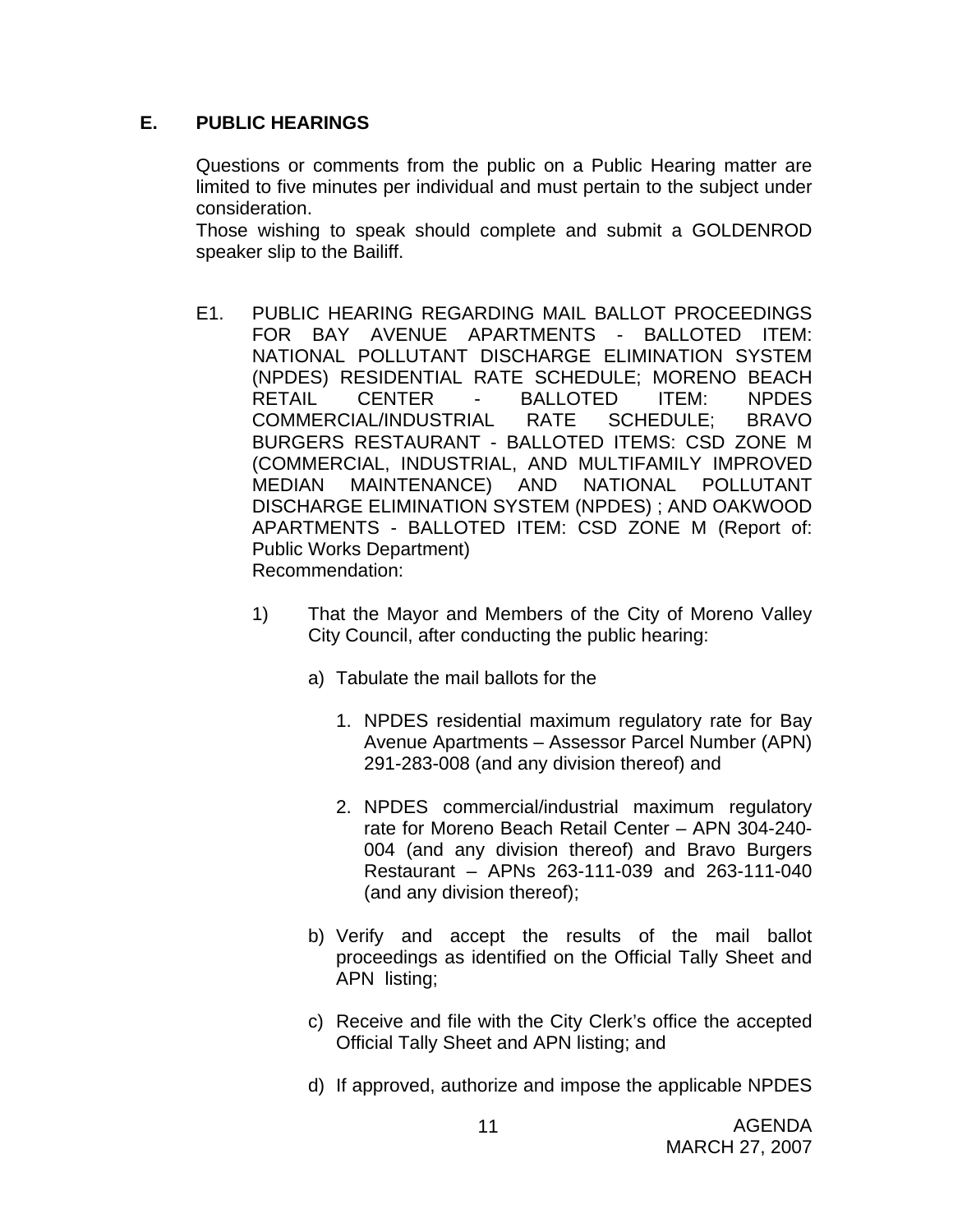maximum regulatory rates to the participating projects.

- 2) That the Members of the Board of Directors of the Moreno Valley CSD, after conducting the public hearing:
	- a) Tabulate the mail ballots for CSD Zone M for Bravo Burgers Restaurant – APNs 263-111-039 and 263- 111-040 (and any division thereof) and Oakwood Apartments – APNs 486-070-003 and 486-070-004 (and any division thereof);
	- b) Verify and accept the results of the mail ballot proceedings as identified on the Official Tally Sheet and APN listing;
	- c) Receive and file with the City Clerk's Office the accepted Official Tally Sheet and APN listing; and
	- d) If approved, authorize and impose the annual CSD Zone M parcel charge to the participating projects.
- E2. COMMUNITY DEVELOPMENT BLOCK GRANT (CDBG) AND HOME FY 2007/08 PROPOSED PROJECTS (Report of: Economic Development Department) Recommendation: That the City Council:
	- 1. Conduct a Public Hearing for the Community Development Block Grant (CDBG) and HOME Programs to allow the public an opportunity to comment on the proposed projects and programs; and
	- 2. Review and select programs and projects for funding as part of the City's Annual Action Plan for FY 2007/08, as well as updating the 5-Year Consolidation Plan.

## **F. ITEMS REMOVED FROM CONSENT CALENDARS FOR DISCUSSION OR SEPARATE ACTION**

- **G. REPORTS** 
	- AGENDA 12 G1. REVIEW AND RECOMMEND APPROVAL OF THE COMMUNITY SERVICES DISTRICT ZONE E-7 (HIGH-SERVICE LEVEL PARKWAY LANDSCAPE MAINTENANCE) PARCEL CHARGE INCREASE, WHICH AFFECTS PARCELS OWNED BY THE CITY AND THE COMMUNITY REDEVELOPMENT AGENCY (Report of: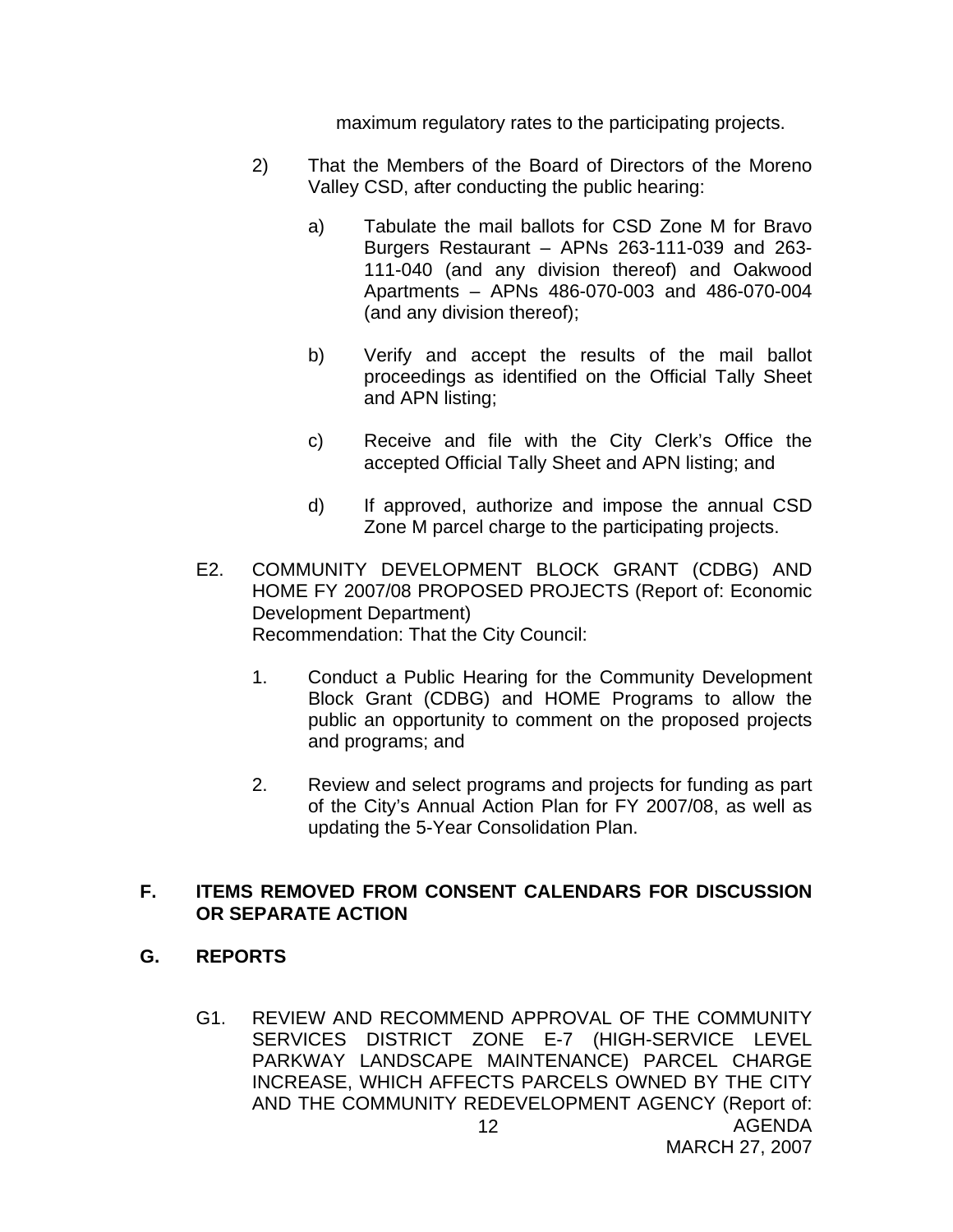Public Works Department) Recommendation:

- 1. That the Mayor and Members of the City of Moreno Valley City Council:
	- a) Review a copy of the mail ballot packets submitted by the Moreno Valley Community Services District (CSD) for the purpose of balloting (voting) on an increase in the annual parcel charge for high-service-level parkway landscape maintenance for parcels located within Zone E-7 (Centerpointe);
	- b) Make a determination by way of a roll call whether or not to submit a ballot for the proposed increase in the Zone E-7 annual parcel charge, which includes, if necessary, future annual inflation adjustments;
	- c) If a majority of the City Council, as the representative body of the City of Moreno Valley, elect to submit a ballot, the Mayor and Members of the City Council shall cast a vote by roll call as to whether they should approve or oppose the proposed increase in the Zone E-7 annual landscape maintenance charge, which includes possible future annual inflation adjustments;
	- d) If City Council determines that the ballots shall be submitted to the CSD, the City Council shall authorize the City Manager or other designated personnel to mark and sign the ballots on behalf of the City of Moreno Valley as the record owner of property
- 2. That the Board Members of the Community Redevelopment Agency (RDA):
	- a) Review a copy of the mail ballot packet submitted by the CSD for the purpose of balloting (voting) on an increase in the annual parcel charge for high-servicelevel parkway landscape maintenance for parcels located within the Zone E-7 (Centerpointe);
	- b) Make a determination by way of a roll call whether or not to submit a ballot for the proposed increase in the Zone E-7 annual parcel charge, which includes, if necessary, future annual inflation adjustments;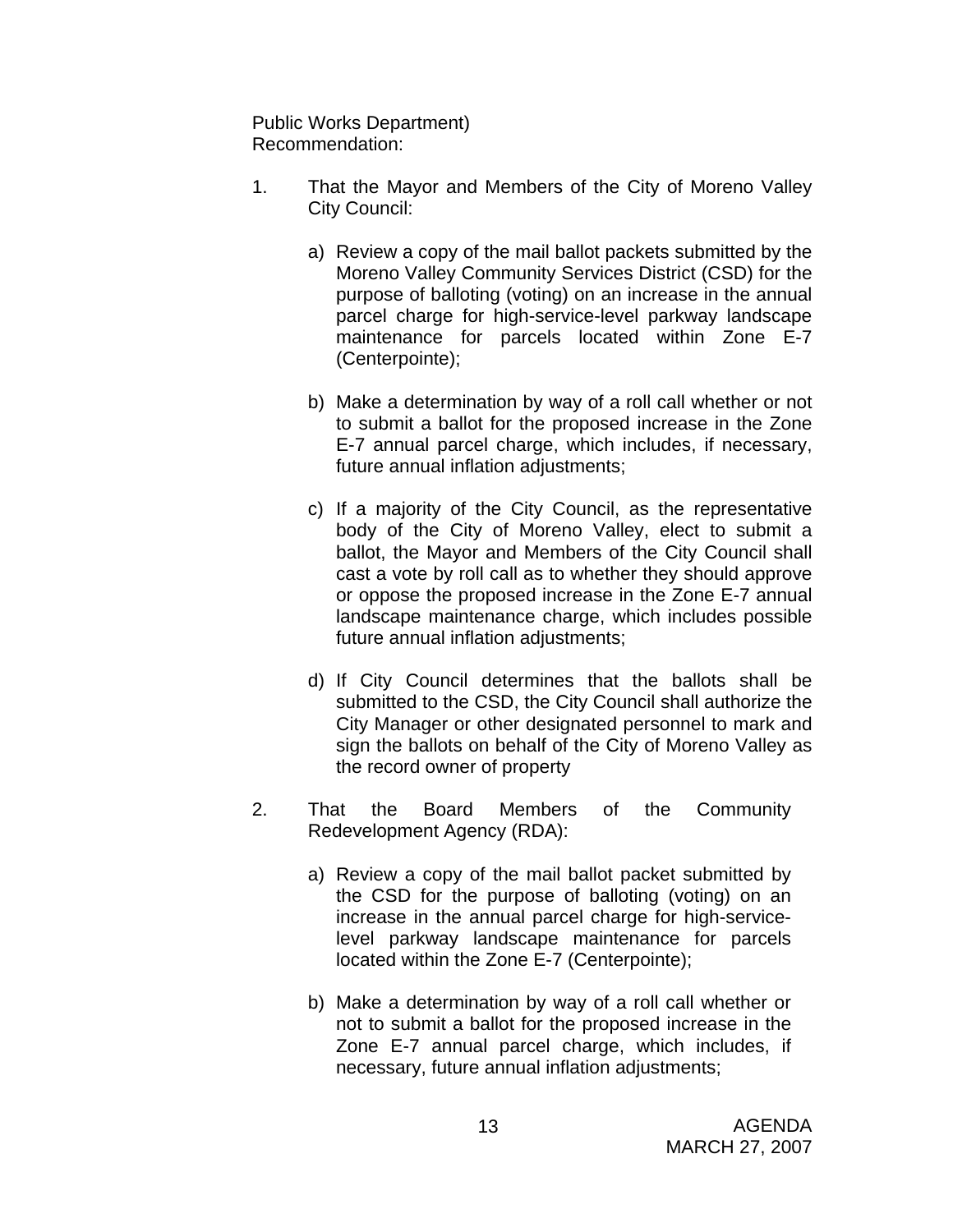- c) If a majority of the RDA Board of Directors, as the representative body of the Community Redevelopment Agency, elect to submit a ballot, the RDA Board of Directors shall cast a vote by roll call as to whether they should approve or oppose the proposed increase in the Zone E-7 annual landscape maintenance charge, which includes possible future annual inflation adjustments;
- d) If the RDA Board of Directors determines that a ballot shall be submitted to the CSD, the RDA Board shall authorize the Executive Director (City Manager) or other designated personnel to mark and sign the ballot on behalf of the Community Redevelopment Agency as the record owner of the property.
- G2. AMENDMENTS TO CHAPTER 11.40 OF THE CITY OF MORENO VALLEY MUNICIPAL CODE AND ORDINANCE NO. CSD 42 RELATING TO THE PROHIBITION OF SMOKING IN PARKS AND RECREATION FACILITIES (Report of: Parks & Community Services)

Recommendation:

1. That the City Council introduce Ordinance No. 741, an Ordinance of the City of Moreno Valley, amending Sections 11.40.020 and 11.40.040 of Chapter 11.40 of Title 11 of the City of Moreno Valley Municipal Code, relating to the prohibition of smoking in parks and recreation facilities, and

## Ordinance No. 741

An Ordinance of the City Council of the City of Moreno Valley Amending Sections 11.40.020 and 11.40.040 of Chapter 11.40 of Title 11 of the City of Moreno Valley Municipal Code, Relating to the Prohibition of Smoking in Parks and Recreation Facilities

2. That the Board of Directors for the Moreno Valley Community Services District introduce Ordinance No. CSD 52, an Ordinance of the Community Services District of the City of Moreno Valley, amending Sections 3 and 5 of Ordinance No. CSD 42, relating to the prohibition of smoking in parks and recreation facilities.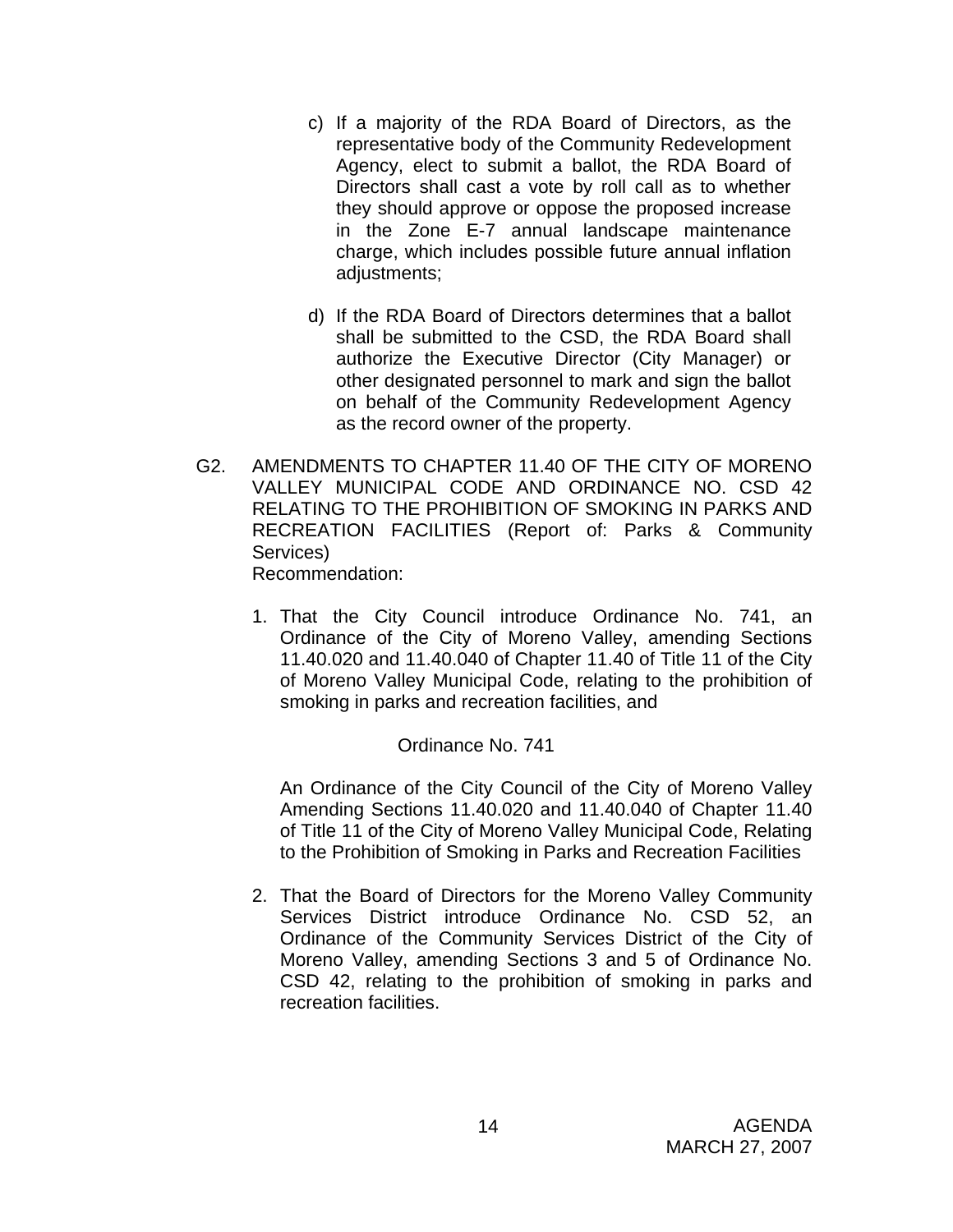#### Ordinance No. CSD 52

An Ordinance of the Moreno Valley Community Services District, of the City of Moreno Valley, California, Amending Sections 3 and 5 of Ordinance No. CSD 42, Relating to the Prohibition of Smoking in Parks and Recreation Facilities

G3. CITY MANAGER'S REPORT (Informational Oral Presentation – not for Council action)

## **H. LEGISLATIVE ACTIONS**

ORDINANCES - 1ST READING AND INTRODUCTION - NONE

ORDINANCES - 2ND READING AND ADOPTION - NONE

ORDINANCES - URGENCY ORDINANCES - NONE

RESOLUTIONS – NONE

PUBLIC COMM ENTS **ON ANY SUBJECT NOT ON THE AGENDA** UNDER THE JURISDICTION OF THE CITY COUNCIL

Those wishing to speak should complete and submit a BLUE speaker slip to the Bailiff. There is a three-minute time limit per person. All remarks and questions shall be addressed to the presiding officer or to the City Council and not to any individual Council member, staff member or other person.

#### **CLOSING COMMENTS AND/OR REPORTS OF THE CITY COUNCIL, COMMUNITY SERVICES DISTRICT, OR COMMUNITY REDEVELOPMENT AGENCY**